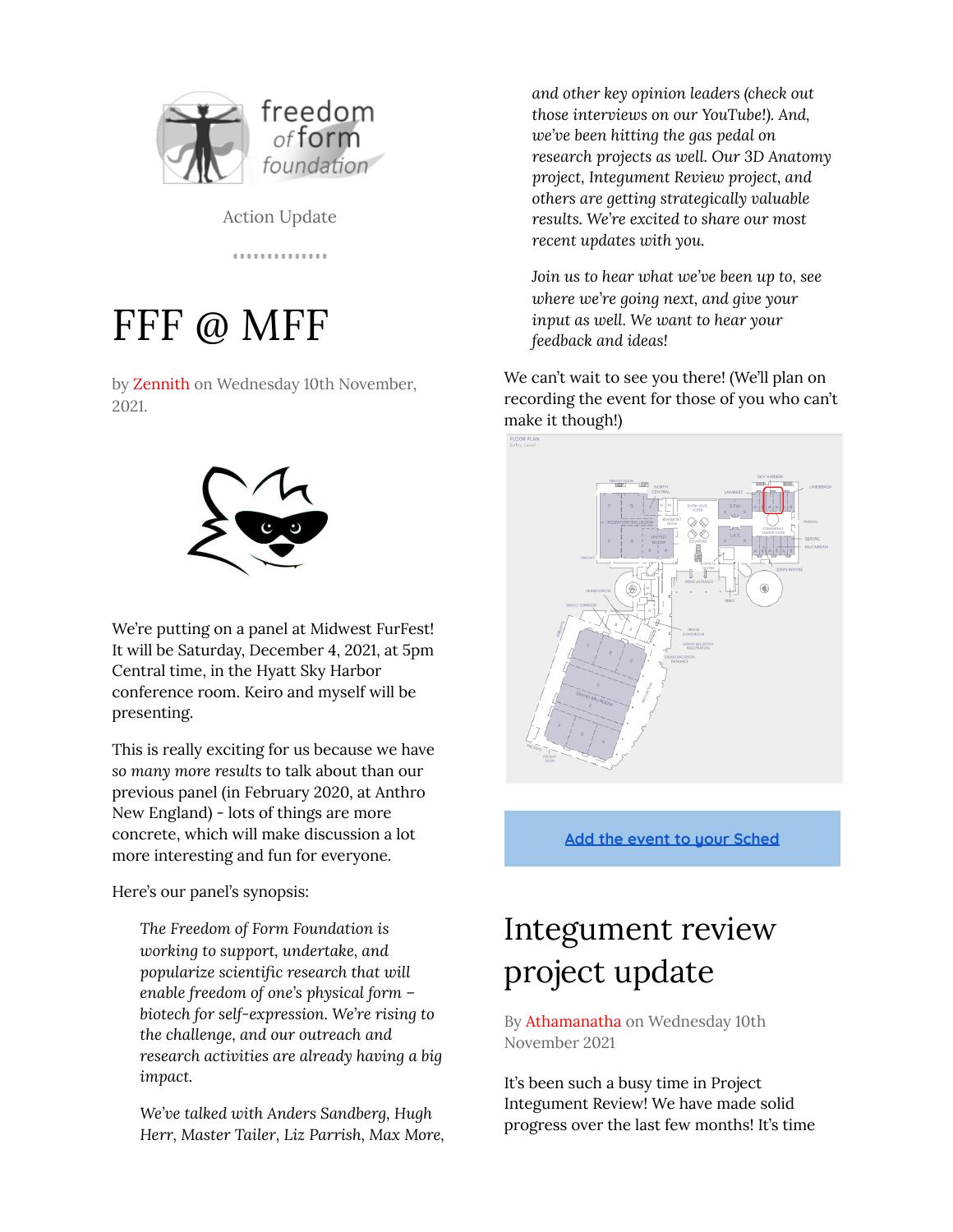for us to share a detailed update on how we're turning donations into research on fur, feathers, scales and other integument types, and how to interconvert between them!

The graphical representations of our review's findings are becoming very professional lately. Below is an example of the figure quality we will be using.

This update (document link below) is just showing what we're ready to tell you about, there's yet more to come very soon!



Figure 1: The Turing patterning mechanism for feather formation in birds. The pulp (blue box) directs growth and cell behaviour along the tubular developing feather. Pulp is derived from the dermal papilla, a stem cellcontaining structure also present in the base of hair follicles.

#### **[Integument](https://freedomofform.org/3836/integument-update-nov-2021/) review project update**

#### Streaming Ahead!

By FFF staff on Monday 8th November 2021

Twitch and Youtube based videogame streaming are both very fun and very successful ways to raise money for charitable causes. The dynamic of a gaming event and the people it attracts are significantly different to that of a presentation, seminar or conference. Our pilot event went down very well with all who participated earlier this year. It's time now to set up a schedule and have regular streaming events. Board member Serathin and our community members Sil & Volenscáth Wolfdragon, have plenty of experience in streaming events between them, and we know they bring their A-game to the FFF.

SO join us in the #gaming or if part of the planning team, #game-streaming-planning rooms on the FFF server, and get ready to play for our fundraising benefit!

#### New Volunteer: Linx

by Linx on Wednesday 10th November 2021



Hello everyone, my name is Kyle Davis but more widely known by my online name Linx. I'm a Social Media and Online Marketing Specialist with over 10 years of experience in